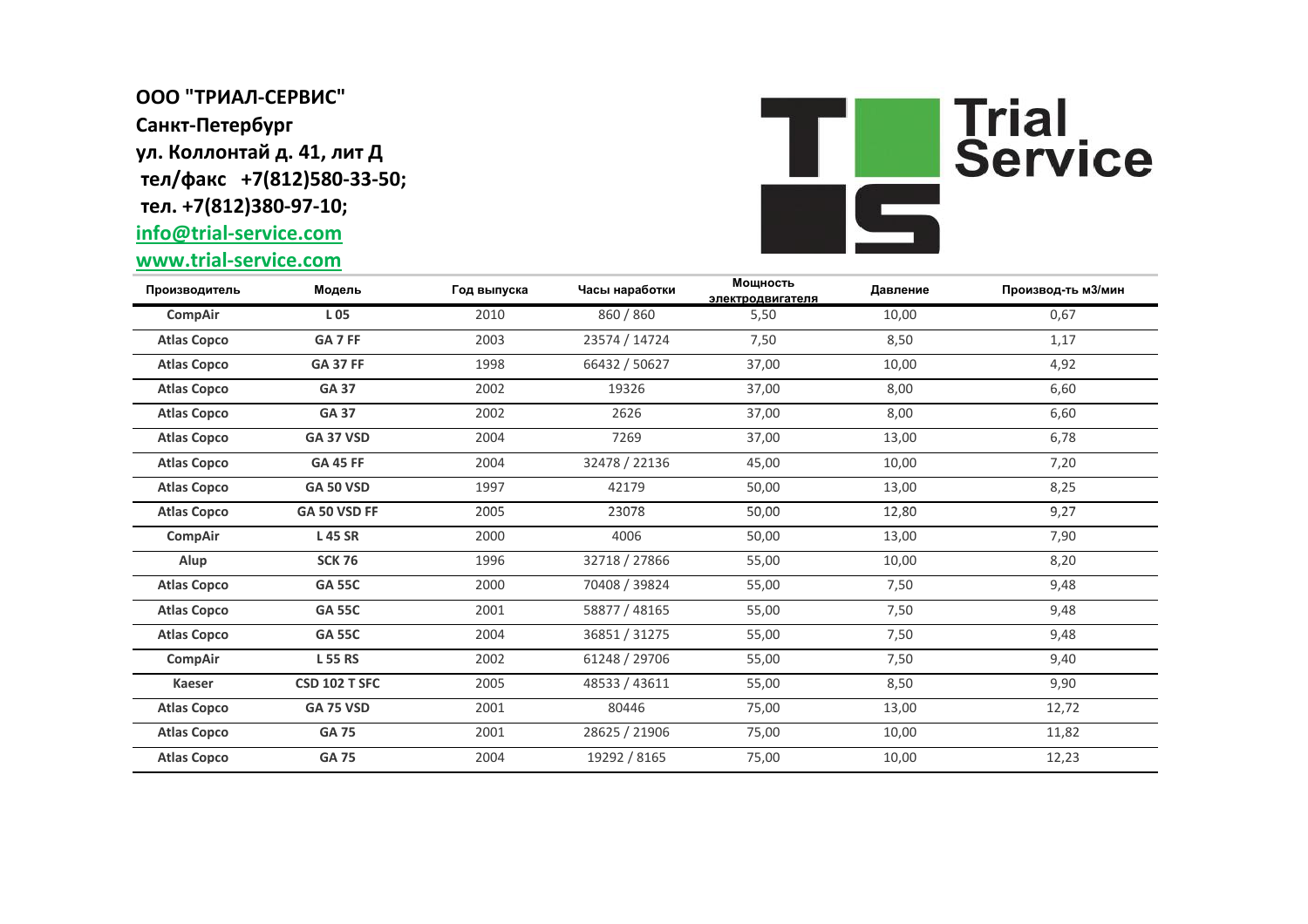| <b>Kaeser</b>      | <b>DS 141</b>     | 2000        | 56705 / 33072   | 75,00                        | 7,00     | 14,24              |
|--------------------|-------------------|-------------|-----------------|------------------------------|----------|--------------------|
| <b>Atlas Copco</b> | GA 90 VSD FF      | 2000        | 57777           | 90,00                        | 13,00    | 15,00              |
| <b>Atlas Copco</b> | GA 90 VSD FF      | 2001        | 4078            | 90,00                        | 13,00    | 15,54              |
| <b>Atlas Copco</b> | GA 90 VSD FF      | 2003        | 50095           | 90,00                        | 13,00    | 15,54              |
| <b>Atlas Copco</b> | <b>GA 90 FF</b>   | 2008        | 4948 / 2514     | 90,00                        | 9,80     | 14,11              |
| <b>Kaeser</b>      | <b>CSDX 162</b>   | 2005        | 17716 / 11881   | 90,00                        | 8,00     | 16,10              |
| <b>Atlas Copco</b> | <b>GA 110 FF</b>  | 2000        | 10053 / 4162    | 110,00                       | 7,50     | 20,00              |
| <b>Atlas Copco</b> | GA 110            | 2002        | 41136 / 35366   | 110,00                       | 10,00    | 17,10              |
| <b>Atlas Copco</b> | GA 110            | 2002        | 5743 / 2726     | 110,00                       | 7,50     | 20,00              |
| <b>Atlas Copco</b> | <b>GR 110 FF</b>  | 2007        | 23817 / 10090   | 110,00                       | 19,75    | 12,60              |
| <b>Atlas Copco</b> | GA 132 VSD FF     | 2009        | 3634            | 132,00                       | 9,80     | 26,10              |
| <b>Atlas Copco</b> | GA 160            | 1999        | 45101 / 42256   | 160,00                       | 7,50     | 26,88              |
| <b>Kaeser</b>      | <b>DSD 281</b>    | 2002        | 29269 / 17567   | 160,00                       | 13,00    | 20,40              |
| <b>Atlas Copco</b> | <b>GA 180 VSD</b> | 2003        | 33100           | 180,00                       | 12,50    | 28,90              |
| <b>Atlas Copco</b> | <b>GA 200</b>     | 1997        | 28328 / 26493   | 200,00                       | 7,50     | 34,92              |
| <b>Atlas Copco</b> | <b>GA 200</b>     | 1997        | 41772 / 32731   | 200,00                       | 7,50     | 34,92              |
| <b>Atlas Copco</b> | GA 250            | 1997        | 73573 / 51999   | 250,00                       | 10,00    | 35,88              |
| Производитель      | Модель            | Год выпуска | Часы наработки  | Мощность<br>электродвигателя | Давление | Производ-ть м3/мин |
| <b>Atlas Copco</b> | <b>ZT 22</b>      | 1994        | 61380           | 22,00                        | 8,00     | 2,90               |
| <b>Atlas Copco</b> | ZT 37             | 1993        | 25014           | 37,00                        | 8,00     | 4,98               |
| <b>Atlas Copco</b> | ZT 45             | 1994        | 38679 / 3696    | 45,00                        | 8,00     | 5,76               |
| <b>Atlas Copco</b> | <b>ZT 45</b>      | 1997        | 115487 / 100973 | 45,00                        | 7,50     | 6,00               |
| <b>Atlas Copco</b> | ZE3G              | 2003        | 772             | 45,00                        | 1,93     | 14,40              |
| <b>Atlas Copco</b> | ZA 3-50 EL        | 1995        | 14751 / 3238    | 55,00                        | 3,50     | 10,70              |
| <b>Atlas Copco</b> | <b>ZT 55</b>      | 2004        | 78/10           | 55,00                        | 10,00    | 7,20               |
|                    |                   |             |                 |                              |          |                    |
| <b>Atlas Copco</b> | <b>ZT 75</b>      | 1997        | 60922 / 48558   | 75,00                        | 8,00     | 11,20              |